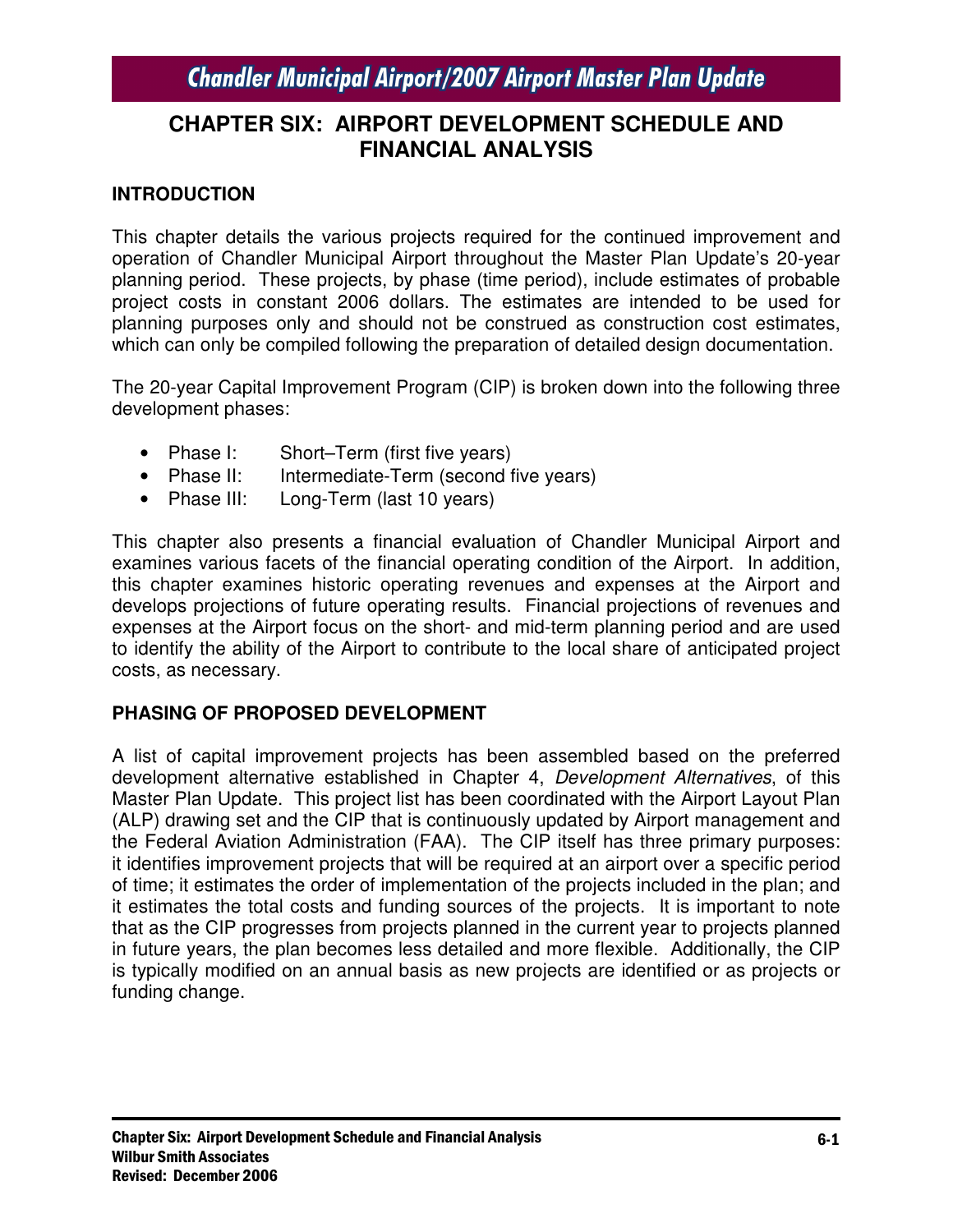### **Phase I: Short-Term Development (0-5 Years)**

### A. FAR Part 150 Noise Compatibility Study Update

Since the Airport's Part 150 Noise Compatibility Study was last updated in 1998, aircraft activity has significantly exceeded that which was projected. As such, per FAA and ADOT requirements, the Part 150 Study should be updated based on the current operational levels, as well as those forecasted in this Master Plan Update.

#### B. Airport Pavement Preservation – Runway 4L/22R and Apron

The Airport airfield pavement surfaces, including runways, taxiways and apron areas, require periodic maintenance to extend their useful lives. This project is comprised of two phases: maintenance of Runway 4L/22R and maintenance of the aircraft parking apron.

### C. Airport Storm Drain

This project is Phase II of the Airport Terminal Area Storm Drainage System improvement program that will allow apron area runoff from storm water events to drain and be retained properly on Airport property. This will help prevent deterioration of the affected apron pavement subgrade and extend the pavement life. Phase I was completed in 1996.

### D. North Airport Apron Construction

An aircraft parking apron on the north side of the Airport is needed to provide additional aircraft tiedown areas. This project will develop apron areas on the north side of the Airport in two phases. Phase I will encompass the design and construction of the "Armory Apron," located directly north of the existing Santan Apron, while Phase II (referred to as the Northwest Apron) will include the design and construction of a new apron area located north of Ryan Road and west of Curtis Road.

### E. Airport Boulevard & Terminal Parking

Airport Boulevard must be relocated to provide access from Cooper Road to the Airport areas immediately north of Ryan Road. This is critical since Cooper Road will become the primary means of entry to the Airport with the completion of the Santan Freeway (Loop 202). Additionally, new automobile parking areas are needed to meet a current deficiency in parking spaces, as well as increasing demand for parking spurred by continued development in the north terminal area.

#### F. Perimeter Road

This project includes the construction of a paved airport perimeter road to eliminate mid-field crossing by fuel trucks serving future development on the south side of the Airport.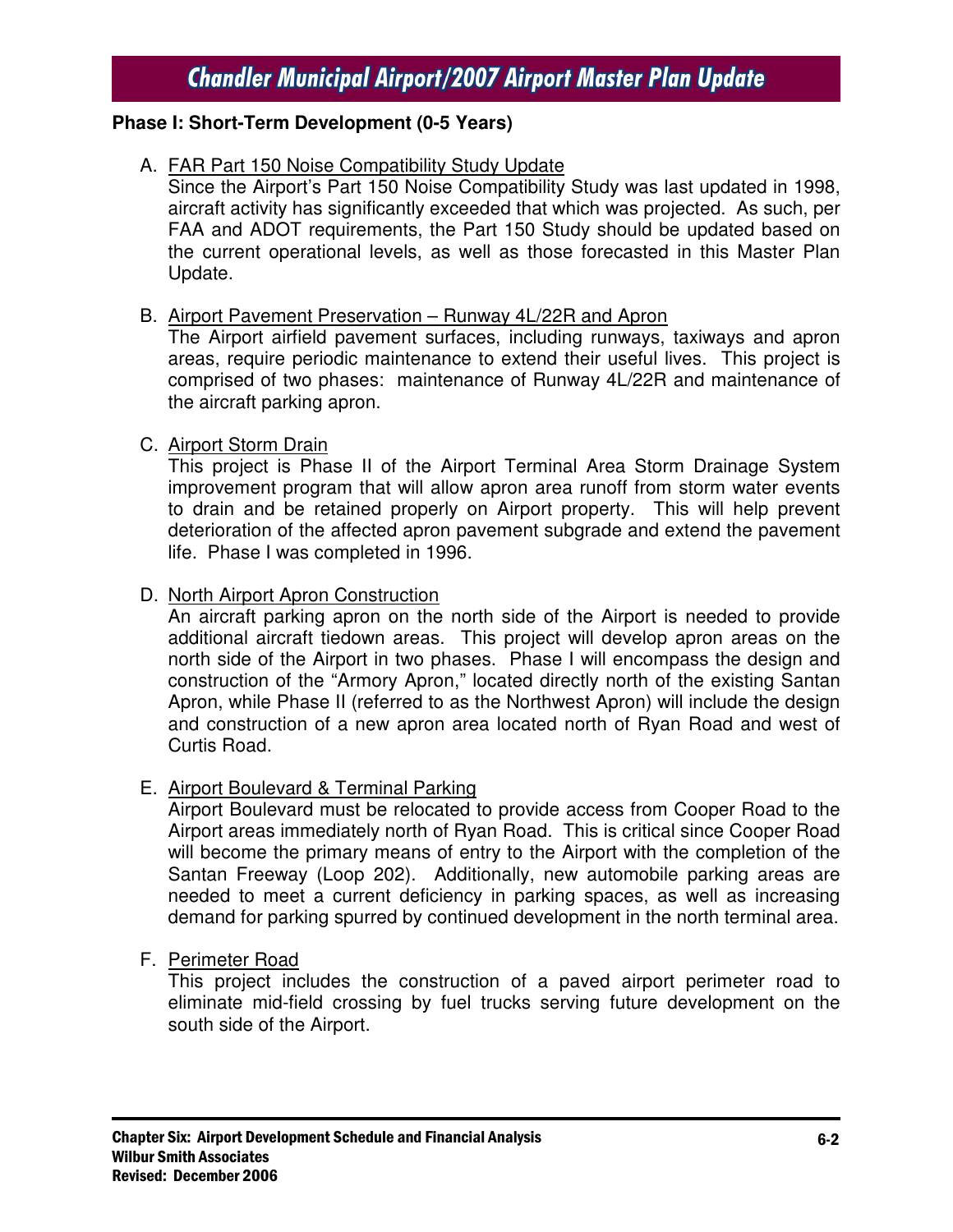### G. South Airport Apron Construction

Additional apron and development areas will be required to accommodate the demand by additional aircraft as well as the need for an additional fixed-base operator (FBO) and other specialized aviation services as reflected previously in this Master Plan. The south side of the Airport offers prime parcels for this type of development. As such, this project will begin development of this side of the Airport with the construction of an apron area along the southeast side of the runway/taxiway system.

### H. Airport Light Vault Reconstruction

The existing Airport lighting control vault was installed in the early 1990s, and its components are outdated, deteriorating, and require special orders/servicing. A renovation of the existing lighting vault will update the facility, install climate controls to extend the life of the facility and provide more reliable circuitry to the Airport lighting system.

#### I. Upgrade Tower Voice Switch Gear/Transmitter

The FAA-contractor for air traffic control tower (ATCT) services will add additional control personnel in the tower as the number of operations at the Airport continues to grow. As such, additional equipment, including a voice switch gear and transmitter/receiver, will be required to separate ground, flight, and weather operational duties.

### J. Airport Guidance Sign Replacement

This project involves two phases for replacing the existing or installing new mandatory Airport guidance signs for the runway/taxiway. This first phase will address signage changes requested by the FAA Runway Incursion Action Team (RIAT) as well as changes resulting from updated FAA signage standards. The second phase is needed to replace the remaining existing signs, originally installed from 1990 to 1993.

#### K. Aircraft Storage Facilities

This project will consist of two primary construction phases. Phase I will include the construction of two canopy or shade hangars that will each house 25 aircraft. Phase II will include the construction of three T-hangar buildings, each having 11 hangar units.

#### L. Airport Erosion Control

This project will establish a shoulder along all movement area pavements. This will prevent erosion of these edges and any resulting RSA safety concerns.

#### M. Existing Airport Terminal Apron Improvement

This project includes improvements to the existing terminal aircraft parking apron that will upgrade the taxilane and tiedowns that serve the aircraft tiedown area directly in front of the terminal building. The aircraft parking pavement in this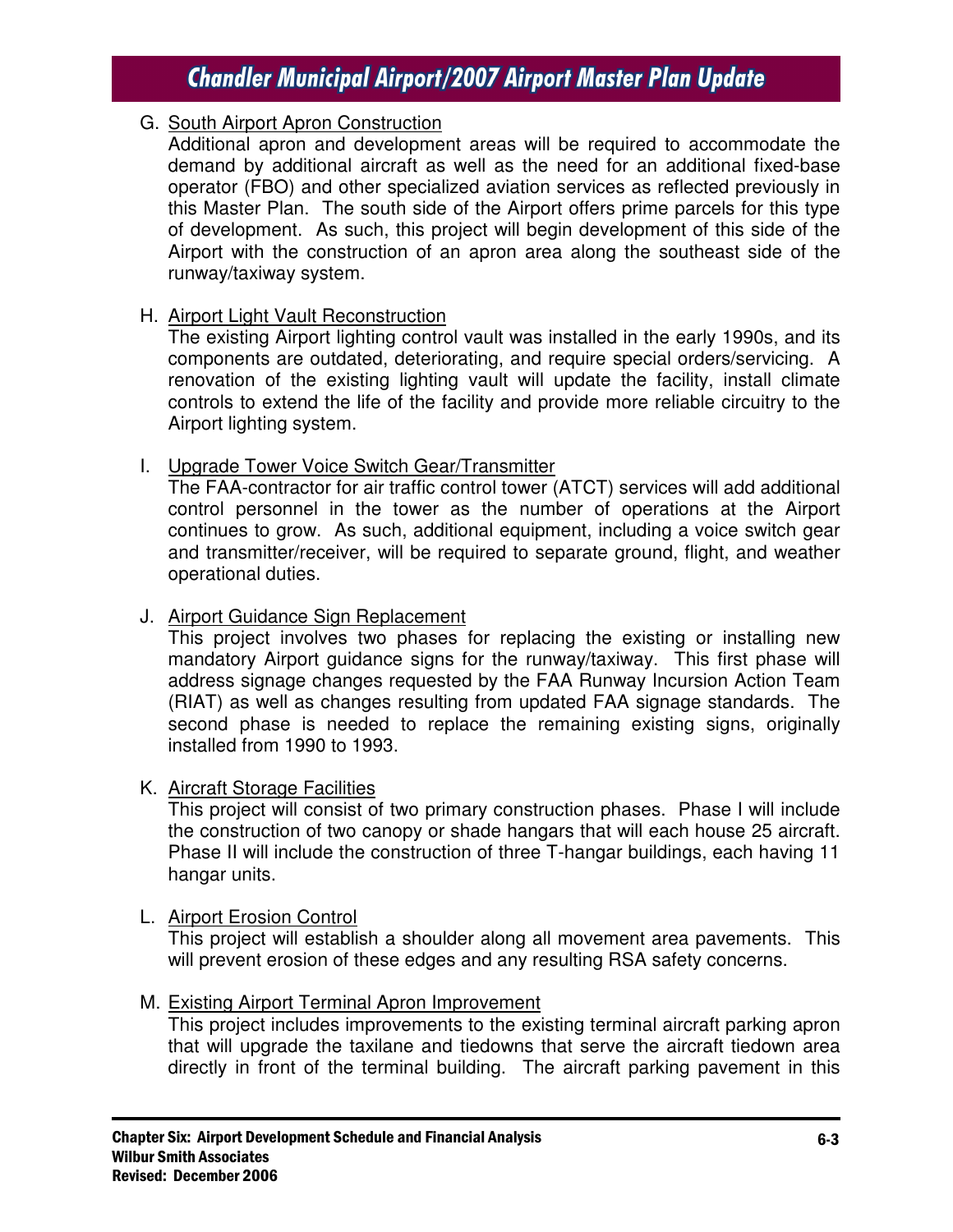area will be upgraded to sustain the same weight bearing capacity as the runways and taxiways.

#### N. Taxiway B Construction

This project will extend Taxiway B to the southeast between Taxiways N and H. This project is necessary in order to allow the ATCT to more efficiently handle aircraft from both runways and help relieve aircraft congestion from Taxiway A.

#### O. Taxiway A Run-Up Area Construction

This project will provide a new aircraft run-up area near the east end of Taxiway A to provide a large area off the taxiway where aircraft can perform engine preflight tests prior to takeoff.

#### P. Runway 4R-22L Extension/Associated Taxiways

The extension of Runway 4R-22L has been discussed at length in Chapter 4, *Development Alternatives.* It is anticipated that this project will encompass several phases: the relocation of the Runway 4R threshold, and associated taxiways, 250 feet to the southwest; the relocation of the Runway 22L threshold, and associated taxiways, 600 feet to the northeast; and the overall rehabilitation of the existing pavement to the full extent.

#### **Phase II: Mid-Term Development (5-10 Years)**

Q. Other Taxiway/Runway Modifications/Standards

This project establishes a new taxiway or taxiway extension around the end of Runway 22R. Such a runway will greatly increase the efficiency and factor of safety of the airfield by definitely helping to minimize the number of runway crossings and the resultant possibility of incursions. Other taxiway improvements will be needed to meet standards and provide a full taxiway to both runways.

#### R. South Airport Apron Access Improvements

As development progresses around the south Airport apron area, it is anticipated that upgrades to the surface road infrastructure and an increase in automobile parking will be required.

#### S. Update Airport Master Plan

The FAA typically recommends that airport master plans be update every five to seven years, depending on the changes that have occurred since the completion of the previous master plan. A master plan update will be needed in the midterm period.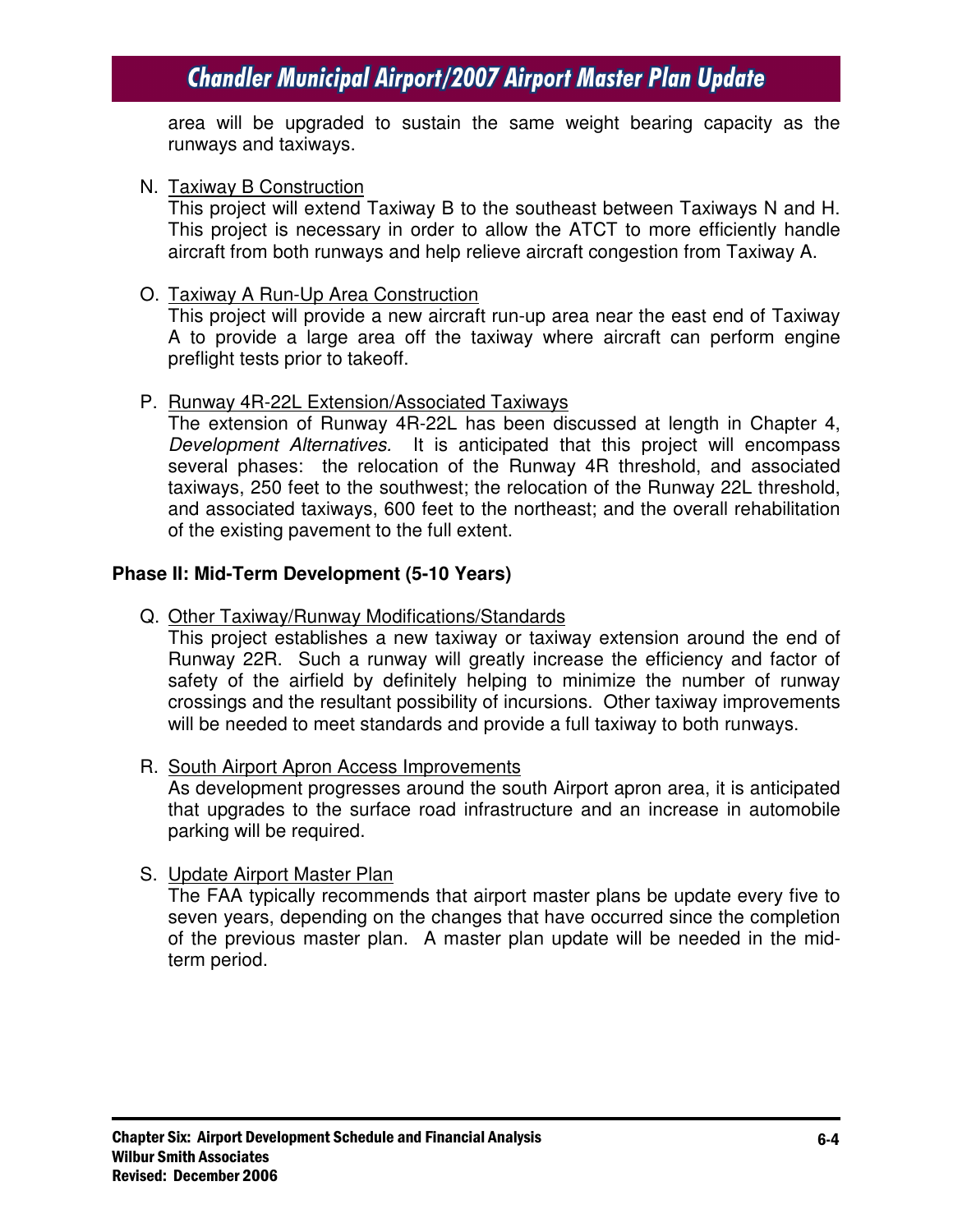### **Phase III: Long-Term Development (10-20 Years)**

T. Aircraft Storage Facilities

This project will consist of the construction of four T-hangar buildings, each having 11 hangar units.

U. Update FAR Part 150 Noise Compatibility Study

With a planned update in 2007, a subsequent update should be conducted in the long-term planning horizon. The Part 150 Study should be updated based on the operational levels at the time of conduct, as well as those forecasted in the updated Master Plan.

### **COST ESTIMATES**

**Table 6.1** presents a summary of the proposed capital improvements over the 20-year planning period, broken down by phase, with estimates of the eligibility for all projects by funding source.

| Table 6.1<br><b>SUMMARY TABLE</b> |                  |                          |                    |                   |  |  |  |
|-----------------------------------|------------------|--------------------------|--------------------|-------------------|--|--|--|
| <b>Phase</b>                      | <b>FAA Share</b> | State Share <sup>1</sup> | <b>Local Share</b> | <b>Total Cost</b> |  |  |  |
| Phase I                           | \$22,678,540     | \$14,660,482             | \$5,423,181        | \$42,762,203      |  |  |  |
| Phase II                          | \$13,724,175     | \$621,263                | \$390,063          | \$14,735,501      |  |  |  |
| Phase III                         | \$308,750        | \$633,125                | \$1,883,125        | \$2,825,000       |  |  |  |
| <b>TOTAL</b>                      | \$36,711,465     | \$15,914,870             | \$7,696,369        | \$60,322,704      |  |  |  |

<sup>1</sup> Includes ADOT Airport Loan Program

SOURCE: Wilbur Smith Associates PREPARED: December 2006

**Tables 6.2** through **6.4** list each proposed improvement and show a total cost estimate for the planning, design, and construction of each project. The estimates contained in these tables were derived from analyzing similar projects, but should be re-evaluated at the time of project initiation. Tables 6.2 through 6.4 respectively depict anticipated costs for the Short-Term (Phase I), Intermediate-Term (Phase II), and Long-Term (Phase III) developments included in the Airport's CIP. Phase I (shown in Table 6.2) contains approximately \$42.76 million in capital projects including the north Airport apron projects, south Airport apron projects, airfield improvements including taxiway construction, runway extension, T-hangar/shade hangar development and other miscellaneous projects. It is estimated that the sponsor share of Phase I capital costs will be approximately \$5.42 million and the state share will be approximately \$14.66 million with the balance (\$22.68 million) being eligible for funding from the FAA.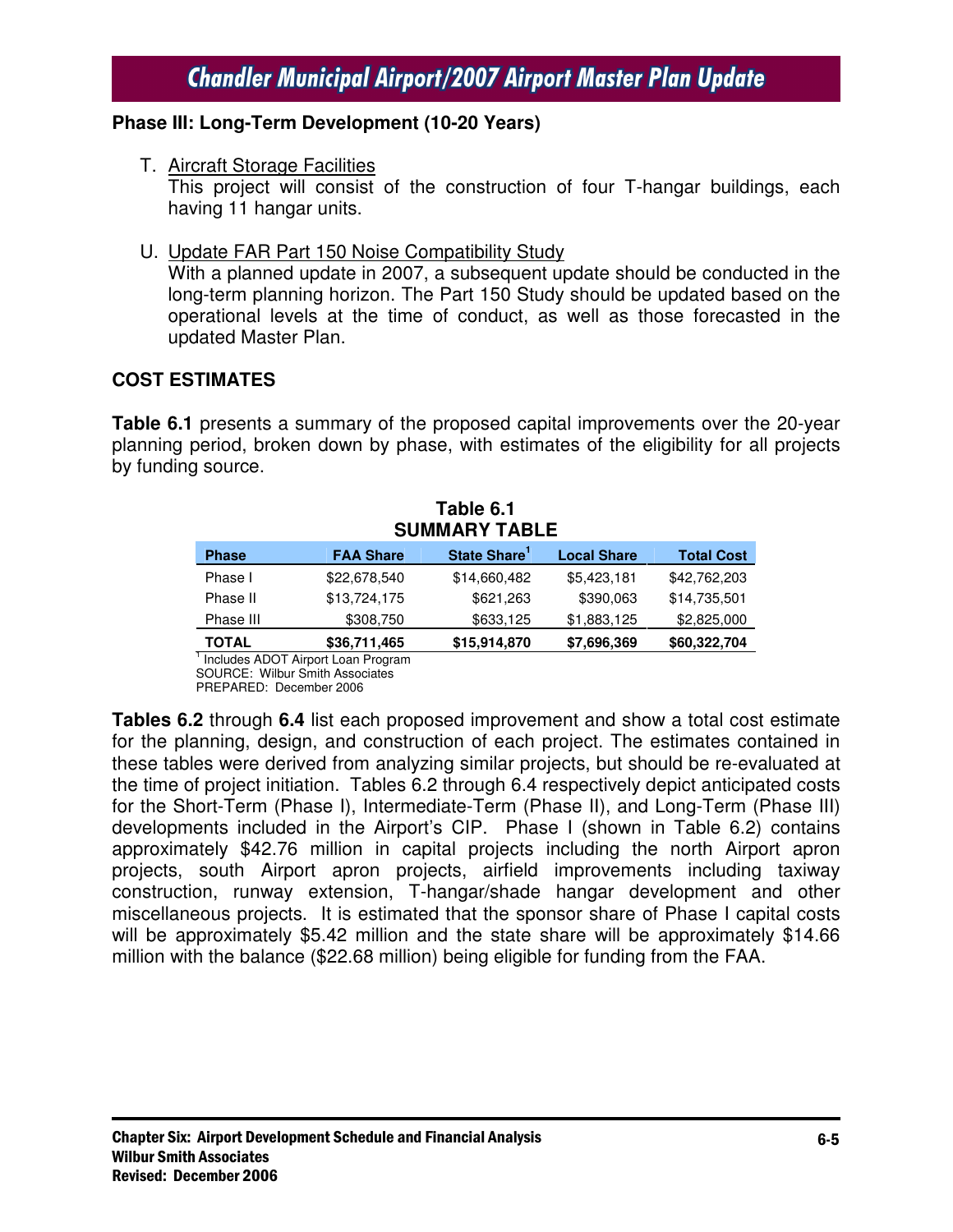| Table 6.2                                                                                        |                     |                         |                    |                   |  |  |  |
|--------------------------------------------------------------------------------------------------|---------------------|-------------------------|--------------------|-------------------|--|--|--|
| PHASE I (0 - 5 Years)                                                                            |                     |                         |                    |                   |  |  |  |
| <b>Project</b>                                                                                   | <b>FAA Eligible</b> | <b>State Share</b>      | <b>Local Share</b> | <b>Total Cost</b> |  |  |  |
| A. FAR Part 150 Noise Compatibility<br><b>Study Update</b><br>B. Airport Pavement Preservation - | \$315,400           | \$8,300                 | \$8,300            | \$332,000         |  |  |  |
| Runway 4L/22R and Apron                                                                          | \$0                 | \$985,050               | \$109,450          | \$1,094,500       |  |  |  |
| C. Airport Storm Drain                                                                           | \$935,750           | \$24,625                | \$24,625           | \$985,500         |  |  |  |
| D. North Airport Apron Construction                                                              | \$6,159,800         | \$348,850               | \$182,850          | \$6,691,500       |  |  |  |
| E. Airport Boulevard & Terminal Parking                                                          | \$527,440           | \$2,672,030             | \$40,730           | \$3,240,200       |  |  |  |
| F. Perimeter Road                                                                                | \$427,500           | \$11,250                | \$11,250           | \$450,000         |  |  |  |
| G. South Airport Apron Construction                                                              | \$8,379,000         | \$864,900               | \$307,600          | \$9,551,500       |  |  |  |
| H. Airport Light Vault Reconstruction<br>I. Upgrade Tower Voice Switch                           | \$0                 | \$489,150               | \$54,350           | \$543,500         |  |  |  |
| Gear/Transmitter                                                                                 | \$33,725            | \$888                   | \$888              | \$35,500          |  |  |  |
| J. Airport Guidance Sign Replacement                                                             | \$1,072,550         | \$90,325                | \$35,125           | \$1,198,000       |  |  |  |
| K. Aircraft Storage Facilities                                                                   | \$0                 | $$812,500$ <sup>1</sup> | \$4,419,500        | \$5,232,000       |  |  |  |
| L. Airport Erosion Control<br>M. Existing Airport Terminal Apron                                 | \$785,175           | \$20,663                | \$20,663           | \$826,500         |  |  |  |
| Improvement                                                                                      | \$0                 | \$570,150               | \$63,350           | \$633,500         |  |  |  |
| N. Taxiway B Construction                                                                        | \$1,820,200         | \$188,300               | \$63,500           | \$2,072,000       |  |  |  |
| O. Taxiway A Run-Up Area Construction                                                            | \$0                 | \$202,500               | \$22,500           | \$225,000         |  |  |  |
| P. Runway 4R-22L Extension                                                                       | \$2,222,000         | \$58,500                | \$58,500           | \$2,339,000       |  |  |  |
| <b>TOTAL</b>                                                                                     | \$22,678,540        | \$14,660,482            | \$5,423,181        | \$42,762,203      |  |  |  |

<sup>1</sup> ADOT Airport Loan Program SOURCE: Chandler Municipal Airport

PREPARED: December 2006

#### **Table 6.3 PHASE II (6 – 10 Years)**

| <b>Project</b>                                                 | <b>FAA Eligible</b> | <b>State Share</b> | <b>Local Share</b> | <b>Total Cost</b> |
|----------------------------------------------------------------|---------------------|--------------------|--------------------|-------------------|
| G. South Airport Apron Construction<br>Q. Other Taxiway/Runway | \$7,066,575         | \$446,063          | \$214.863          | \$7,727,500       |
| Modifications/Standards<br>R. South Airport Apron Access       | \$3.040.000         | \$80,000           | \$80,000           | \$3,200,000       |
| Improvements                                                   | \$3,332,600         | \$87,700           | \$87.700           | \$3,508,000       |
| S. Update Airport Master Plan                                  | \$285,000           | \$7.500            | \$7,500            | \$300,000         |
| <b>TOTAL</b>                                                   | \$13,724,175        | \$621,263          | \$390,063          | \$14,735,501      |

SOURCE: Chandler Municipal Airport PREPARED: December 2006

#### **Table 6.4 PHASE III (11 – 20 Years)**

| <b>Project</b>                                                 | <b>FAA Eligible</b>    | <b>State Share</b> | <b>Local Share</b> | <b>Total Cost</b> |
|----------------------------------------------------------------|------------------------|--------------------|--------------------|-------------------|
| T. Aircraft Storage Facilities<br>U. Update FAR Part 150 Noise | \$0                    | \$625,000          | \$1.875.000        | \$2,500,000       |
| Compatibility Study                                            | \$308,750              | \$8.125            | \$8.125            | \$325,000         |
| <b>TOTAL</b>                                                   | \$308,750              | \$6 33.125         | \$1,883,125        | \$2,825,000       |
| $\cdots$<br>. .<br>.                                           | <br>$\sim$<br>$\cdots$ |                    |                    |                   |

SOURCE: Chandler Municipal Airport and Wilbur Smith Associates PREPARED: December 2006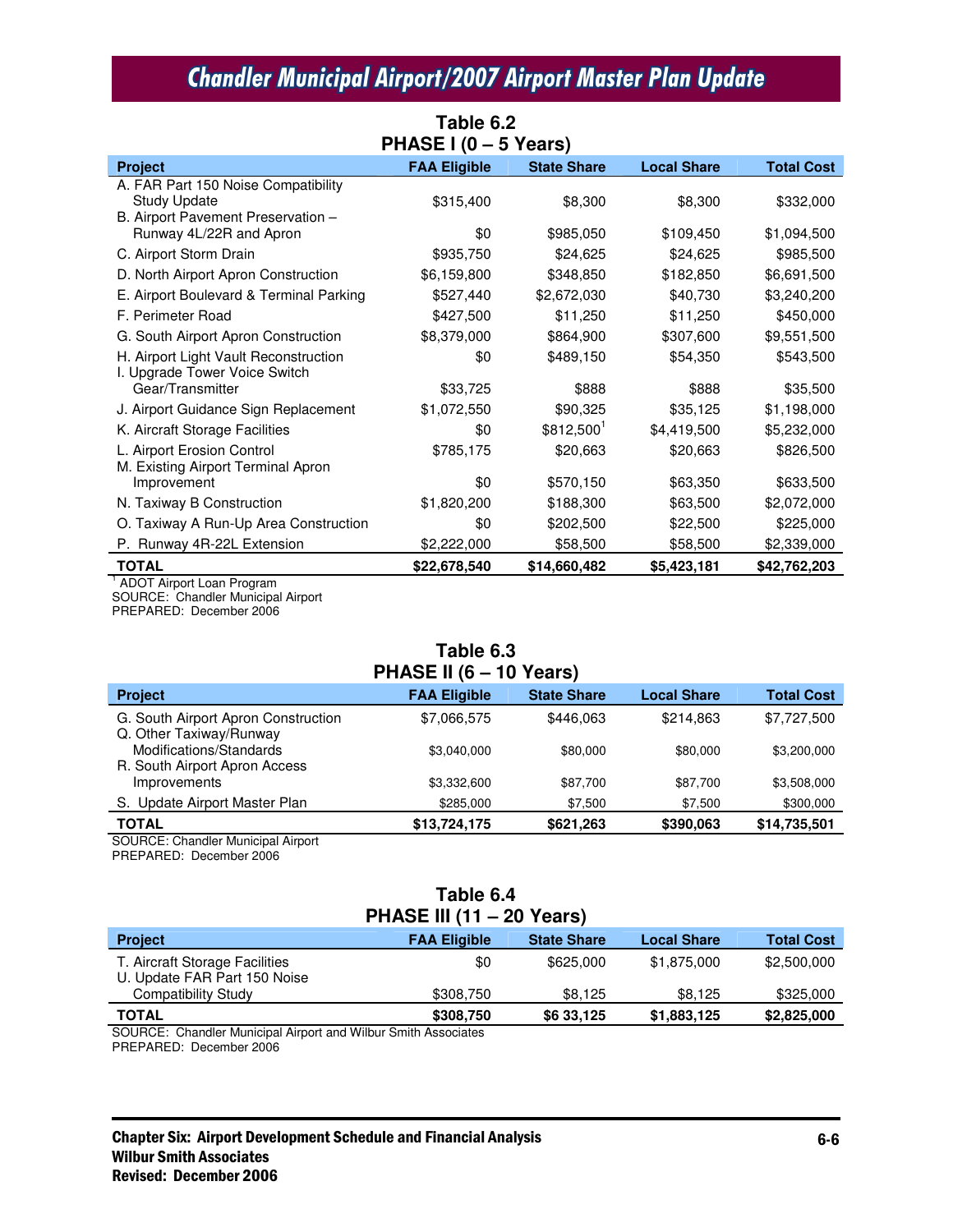Phase II contains approximately \$14.74 million in total capital projects, as shown in Table 6.3. These projects include the completion of the south Airport apron development area, runway and taxiway modifications and standards, additional apron access improvements, and updating the Airport Master Plan. The sponsor share of the proposed development plan in Phase II is approximately \$390,063 while the state share is estimated at \$621,263. Table 6.4 lists the Phase III development that includes additional storage facilities and an update of the FAR Part 150 Study. Phase III capital costs are currently estimated at \$2.83 million.

When combined, the 20-year CIP for the Airport represents over \$60 million in development projects. Approximately 61 percent of the total is eligible for federal participation, 26 percent is eligible for state grants and loans, and 13 percent will need to be funded locally.

### **CAPITAL FUNDING SOURCES**

This section describes the various funding sources that are potentially available for Airport development initiatives and their respective eligibility criteria.

# **FAA Funding**

From the inception of flight to the advent of the first airparks, the United States Government has been an active advocate for the establishment, maintenance, and growth of aviation throughout the country. Recognizing aviation's value as a resource for national defense, as well as its value in promoting interstate commerce, the Federal Government established a grant-In-aid funding program to units of State and local government following World War II. That early program, the Federal Aid Airport Program (FAAP), was authorized by the Federal Treasury Act of 1946 and provided its funding to airports directly from the U.S. Treasury.

However, it was not until the Airport and Airway Revenue Act of 1970 that a comprehensive aviation development program was formally established. This Act created the Airport and Airway Trust Fund (also known as the Aviation Trust Fund), which was funded exclusively through taxes on airline tickets, air freight, and aviation fuel. The purpose of the Aviation Trust Fund was to establish a source of funding collected only from the users of the nation's airport system that could be used to finance airport improvements at system airports. Through this trust fund, the Federal Government was able to provide grants for airport planning and for airport development throughout the country.

The current program, known as the Airport Improvement Program (AIP), was established by the Airport and Airway Improvement Act of 1982 (Public Law 97-248). Since then, the AIP has been amended several times, most recently with the passage of the Wendell H. Ford Aviation Investment and Reform Act for 21st Century (AIR-21). Administered by the FAA through its regional and airport district offices, the current AIP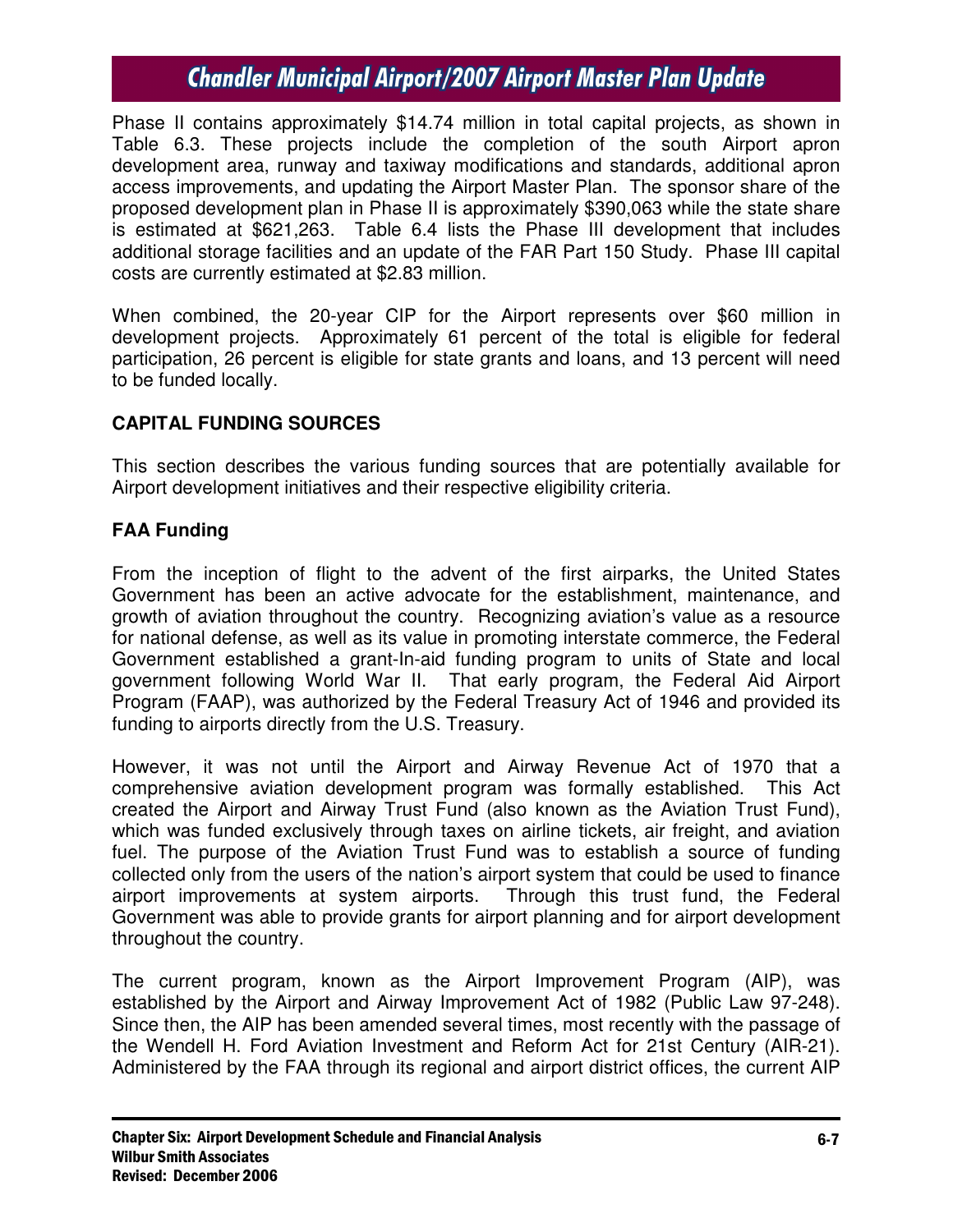legislation provides for two types of funding (entitlement funds and discretionary funds) that must be spent on FAA eligible projects as defined in FAA Order 5100.38C, *Airport Improvement Program Handbook*. In general, the handbook states the following:

- An airport receiving funding must be in the currently approved National Plan of Integrated Airport Systems (NPIAS)
- AIP provides up to 95 percent federal funding for most eligible public-use airport improvements
- Eligible projects include those that preserve or enhance safety, security, or capacity of the national air transportation system; reduce noise or mitigate noise impacts resulting from aircraft; and, if applicable, furnish opportunities for enhanced competition between or among air carriers
- Eligible projects must be shown on a current Airport Layout Plan
- General aviation terminal buildings, T-hangars, and corporate hangars and other private-use facilities may be eligible for federal funding, but are subject to other funding requirements

Specifically, AIP provides entitlement grants to eligible commercial service airports through a formula based primarily on passenger enplanements, and to eligible general aviation airports through non-primary entitlements and state apportionments. Within the entitlement amount granted, up to 95 percent of eligible project costs are funded, with the remaining 5 percent provided from other non-federal, local airport sources. The FAA also provides discretionary grants (also on a 95/5 basis), over and above entitlement funding, to airports for projects that have a high federal priority, such as for enhancing safety, security, and capacity of the airport, and would be difficult to fund otherwise. The amount that individual grants vary can be significant in comparison to entitlements and are awarded through an evaluation process based on need, the FAA's project priority ranking system, and the FAA's assessment of a project's significance within the national airport and airway system.

Other sources of funding within the FAA's budget appropriations include Facilities and Equipment (F&E) funding for the installation and maintenance of various navigational aids and equipment for the national airspace system, including facilities such as air traffic control towers, approach lighting systems, and some runway instrumentation. This funding is separate from the AIP program and typically requires no local match. It is provided on a discretionary basis by the FAA. Federal noise funds (Part 150 funds) may also be available for noise mitigation with an 80 percent federal and a 20 percent state and/or local share.

# **State Funding**

In support of the state aviation system, the State of Arizona also participates in airport improvement projects through its own grant program. The source for State airport improvement funds is the Arizona Aviation Fund administrated by the Arizona Department of Transportation (ADOT) Aeronautics Division and funded mainly through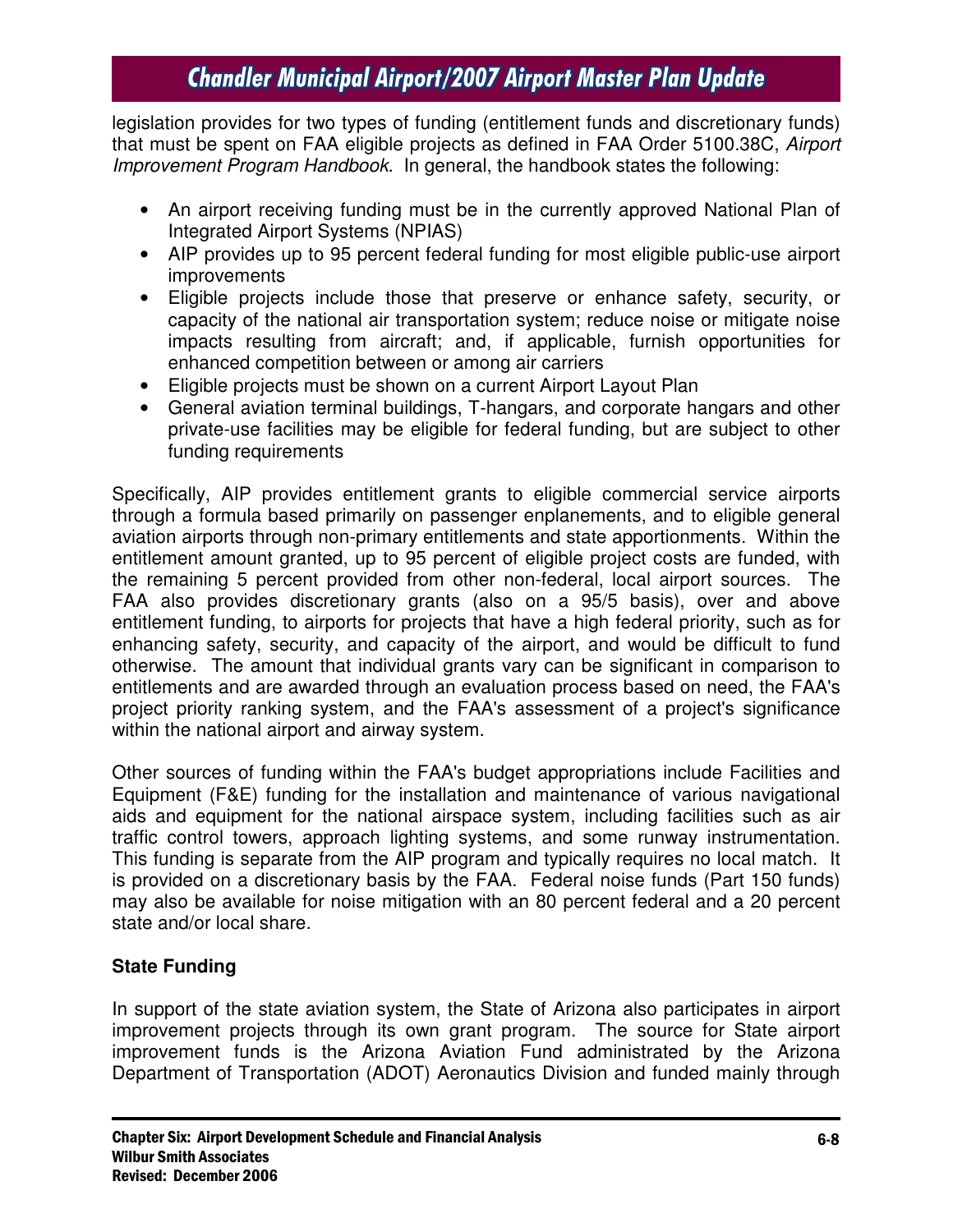flight property taxes, aircraft lieu taxes and aviation fuel taxes. The State Transportation Board establishes the policies for distribution of these State funds across three major categories of airport development assistance:

- Airport Development Grants Program (including AIP, state and local funded projects)
- Airport Preventive Maintenance Services (APMS) (including projects maintaining and protecting aviation pavement surfaces)
- Airport Loan Program (including economic development/revenue generating loans, and grant match loans)

Specifically, the State's Airport Development Grants Program is designed to provide 50 percent of the local share for projects receiving federal AIP funding. Current sponsor obligations on federal projects are 5 percent of a project's total cost, making the state share 2.5 percent. The State's Airport Preventive Maintenance Services also may fund up to 90 percent of a primary airport project and 95 percent of a secondary airport project (primary and secondary are Arizona airport classifications) which is not eligible for AIP funding, such as pavement maintenance.

Additionally, ADOT Aeronautics Division has an Airport Loan Program, established to enhance the utilization of state funds and provide a flexible funding mechanism to assist airports in funding improvement projects. Eligible projects include runways, taxiways, aircraft parking ramps, aircraft storage facilities (hangars), fueling facilities, general aviation terminal buildings or pilot lounges, utility services (power, water, sewer, etc.) to the airport runway or taxiway lighting, approach aids (electronic or visual), ramp lighting, airport fencing, airport drainage, land acquisition, planning studies, and under certain conditions, the preparation of plans and specifications for airport construction projects. Projects not eligible for funding under other programs but are designed to improve an airport's ability to be financially self-sufficiency may also be considered.

There are three types of loans available through the program: Grant Advance, Matching Grant, or Revenue Generating. Grant Advance loan funds are provided when the airport can demonstrate the ability to accelerate the development and construction of a multi-phase project. The project(s) must be compatible with the Airport Master Plan and be included in the ADOT 5-year Airport Development Program. The Matching Grant loan funds are provided to meet the local matching fund requirement for securing federal airport improvement grants or other federal or state grants. These loans cannot be repaid with future airport development grant funds. The Revenue Generating loan funds are provided for airport related development/construction projects, which are not eligible for funding, in whole or part, under other programs and are designed to improve airport financial self-sufficiency.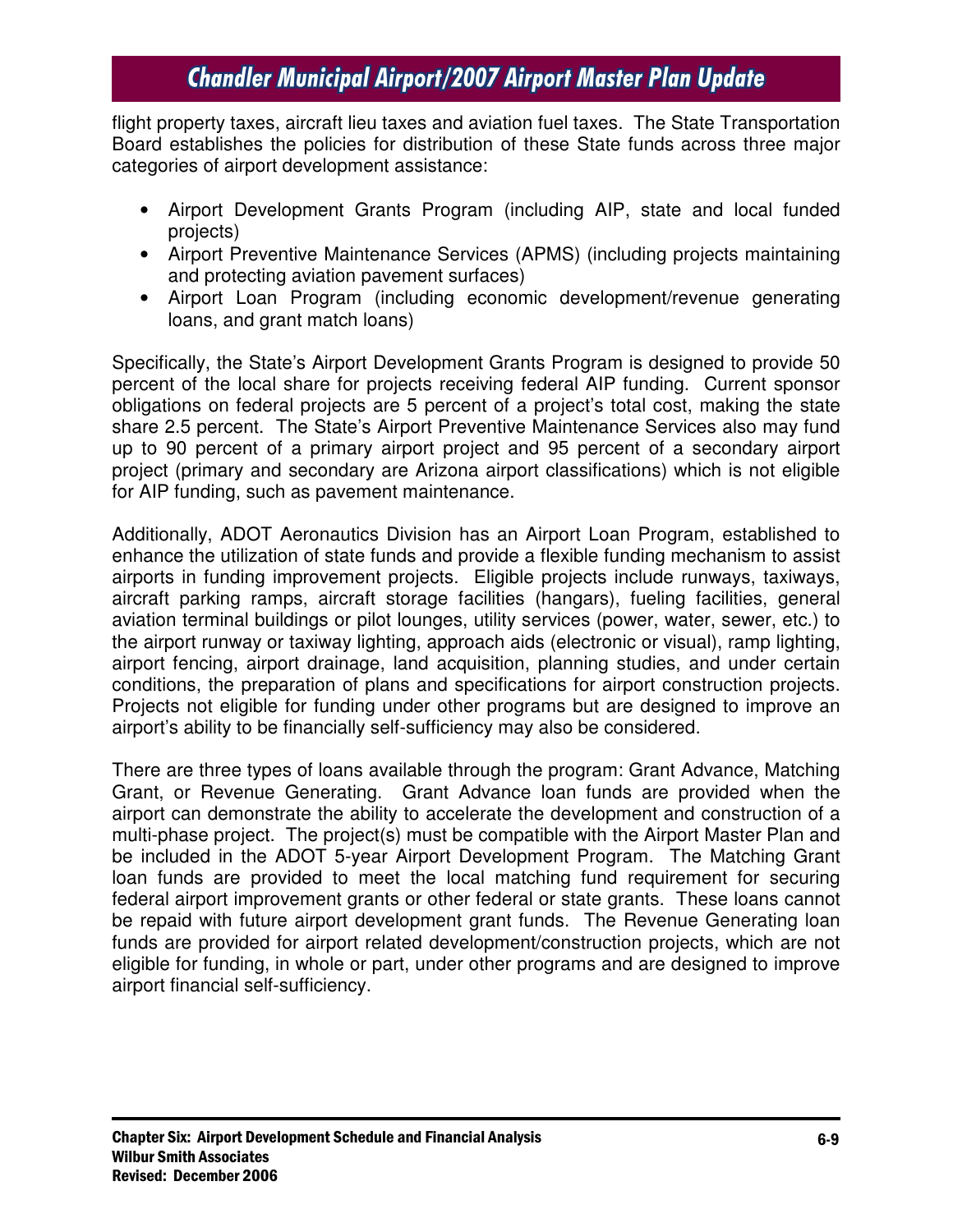### **Sponsor Funding**

#### Airport Operating Revenues and Expenses

Airport revenues are typically generated through user fees charged by the airport for the facilities and services that are provided. These user fees are typically established by the airport based on market conditions in the area and vary airport-to-airport. Airport operating revenues are collected at Chandler Municipal Airport from the following primary sources:

- Fixed Leases (Hangar & Field Fees)
- Tie Down Fees
- Fuel Sales
- Concessions (Fuel Flowage Fee)
- Other Revenues

Landside facility development and levels of aviation activity are typically the primary factors affecting airport operating revenues. As additional development occurs, the number of based aircraft and itinerant aircraft operations increase and leases are updated at the Airport, it is likely that operating revenues will increase in a corresponding fashion. Projections of future Airport operating revenues are developed in a subsequent section.

Airport operating revenues are offset by operating expenses, typically referred to as Operation and Maintenances (O&M) costs. Airport operating expenses are comprised of the day-to-day costs incurred by operating the Airport. They do not include non-cash and capital costs associated with depreciation, debt service, and infrastructure development. Primary components of O&M costs at Chandler Municipal include the following:

- Salaries, Wages and Related
- Professional Services
- Operating Supplies (aviation fuel)
- Repairs and Maintenance
- Other Expenses

Like operating revenues, certain components of Airport operating expenses fluctuate with activity levels. However, there are some significant fixed expenses, such as personnel, that could be maintained at or near current levels while accommodating significant increases in Airport activity.

Historic Airport operating revenues and expenses for Chandler Municipal Airport over the five most recent fiscal years are presented in **Table 6.5**.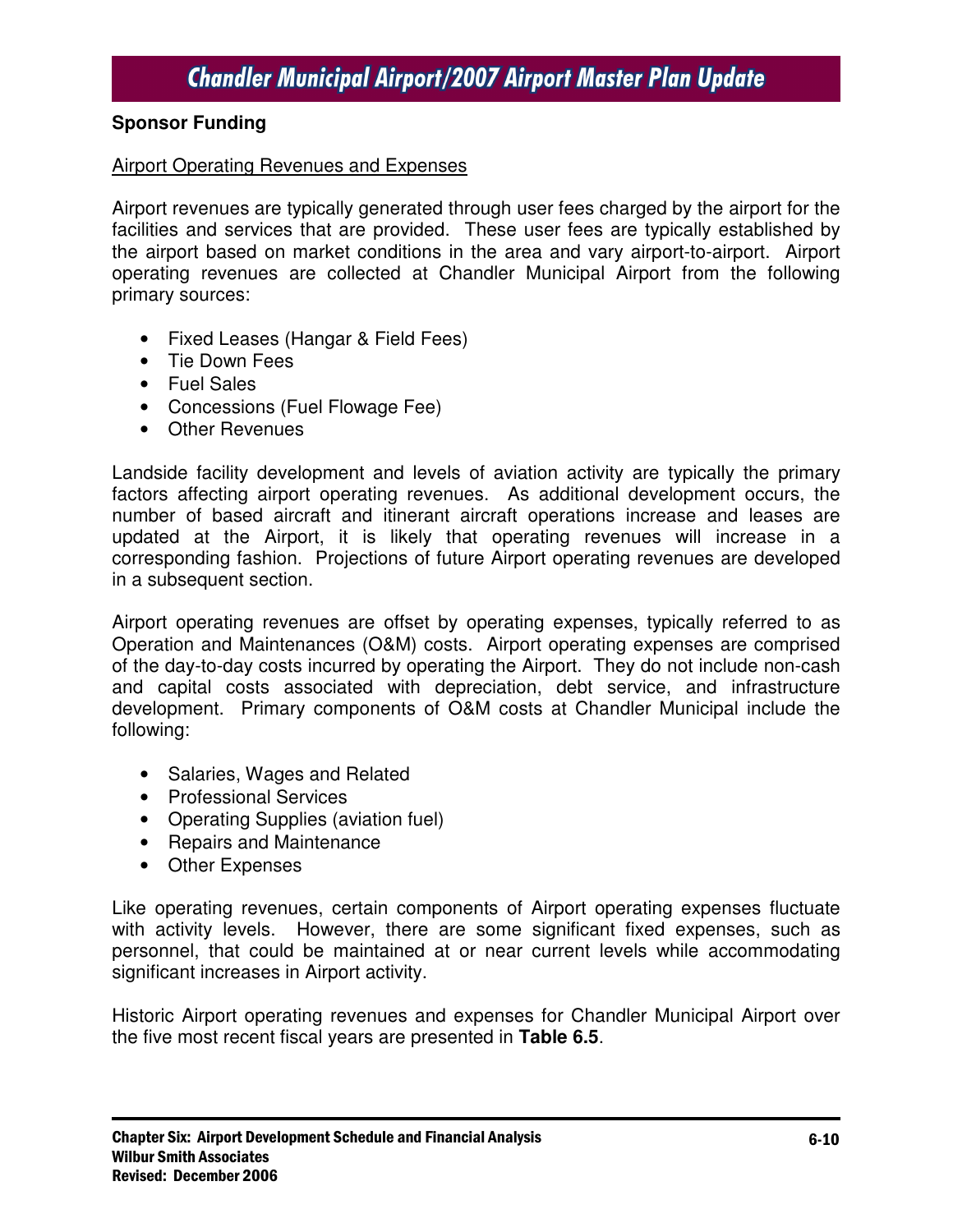| UN'AIN' UNI UF LINA HING NEVENUES AND EAF LINSES     |               |               |               |               |               |  |
|------------------------------------------------------|---------------|---------------|---------------|---------------|---------------|--|
| <b>Project</b>                                       | <b>FY2002</b> | <b>FY2003</b> | <b>FY2004</b> | <b>FY2005</b> | <b>FY2006</b> |  |
| <b>Operating Revenues</b>                            |               |               |               |               |               |  |
| <b>Fixed Leases</b>                                  | \$118,897     | \$123,680     | \$125,688     | \$141,240     | \$154,141     |  |
| <b>Tiedown Fees</b>                                  | \$337,108     | \$335,135     | \$368,380     | \$380,041     | \$400,311     |  |
| <b>Fuels Sales</b>                                   | \$227,574     | \$293,506     | \$346,321     | \$362,203     | \$405,329     |  |
| <b>Fuel Flowage Fees</b>                             | \$48,746      | \$44,682      | \$38,485      | \$47,936      | \$49,448      |  |
| <b>Other Revenues</b>                                | \$8,429       | \$34,292      | \$22,736      | \$18,067      | \$24,937      |  |
| <b>Total Operating Revenues</b>                      | \$740,754     | \$831,295     | \$901,610     | \$949,487     | \$1,034,166   |  |
|                                                      |               |               |               |               |               |  |
| <b>Operating Expenses</b>                            |               |               |               |               |               |  |
| Salaries, Wages and Related                          | \$156,997     | \$217,702     | \$249,285     | \$295,100     | \$402,846     |  |
| Office / Utilities / Admin / Equip / Misc.           | \$136,448     | \$129,557     | \$101,356     | \$109,633     | \$113,721     |  |
| Repairs and Maintenance                              | \$17,200      | \$25,414      | \$29,011      | \$40,935      | \$27,962      |  |
| Revenue Supplies (aviation fuel)                     | \$179,037     | \$252,717     | \$301,175     | \$322,158     | \$358,927     |  |
| <b>Total Operating Expenses</b>                      | \$489,682     | \$625,390     | \$680,827     | \$767,826     | \$903,456     |  |
|                                                      |               |               |               |               |               |  |
| <b>Net Operating Income</b>                          | \$251,072     | \$205,905     | \$220,783     | \$181,661     | \$130,710     |  |
|                                                      |               |               |               |               |               |  |
| Capital Improvements &<br><b>Annual Debt Service</b> |               |               |               |               |               |  |
| Capital Airport Improvements                         | \$2,588,794   | \$63,058      | \$120,308     | \$2,818,202   | \$1,688,526   |  |
| Internal Service Transfer (debt service)             | \$161,039     | \$137,605     | \$12,840      | \$11,833      | \$4,456       |  |
| <b>ADOT Debt Service</b>                             | \$68,911      | \$68,911      | \$68,911      | \$68,911      | \$126,350     |  |
| <b>Total Improvements / Debt Service</b>             | \$2,818,744   | \$269,574     | \$202,059     | \$2,898,946   | \$1,819,332   |  |
| <b>SOURCE: Chandler Municipal Airport</b>            |               |               |               |               |               |  |

**Table 6.5 ON-AIRPORT OPERATING REVENUES AND EXPENSES**

PREPARED: November 2006

As shown in Table 6.5, while total operating revenues at the Airport increased between fiscal year (FY) 2002 and FY 2006 at an aggressive rate, operating expenses increased at a higher rate. Operating revenues at Chandler Municipal increased \$293,412 from FY 2002 to FY 2006, representing a compound annual growth rate of approximately 8.7 percent. Unfortunately, operating expenses increased \$413,774 over that same time period, representing a compound annual growth rate of approximately 16.55 percent. Over the same period, the net operating profit of the Airport, on an annual cash-flow basis, declined from a profit \$251,072 in FY 2002 to a profit of \$130,710 in FY 2006. Growth in operating revenues at the Airport has primarily been driven by increases in leases, leasing rates and fuel sales. The increase in Airport operating expenses experienced between FY 2002 and FY 2006 was realized primarily in increased aviation fuel costs and increased staff expenditures.

#### Projected Operating Revenues and Expenses

The continued growth of Chandler Municipal Airport, in terms of activity, tenants, new leases and facility development, will impact the Airport's operating revenues and expenses over the planning period. Actual future financial outcomes will be determined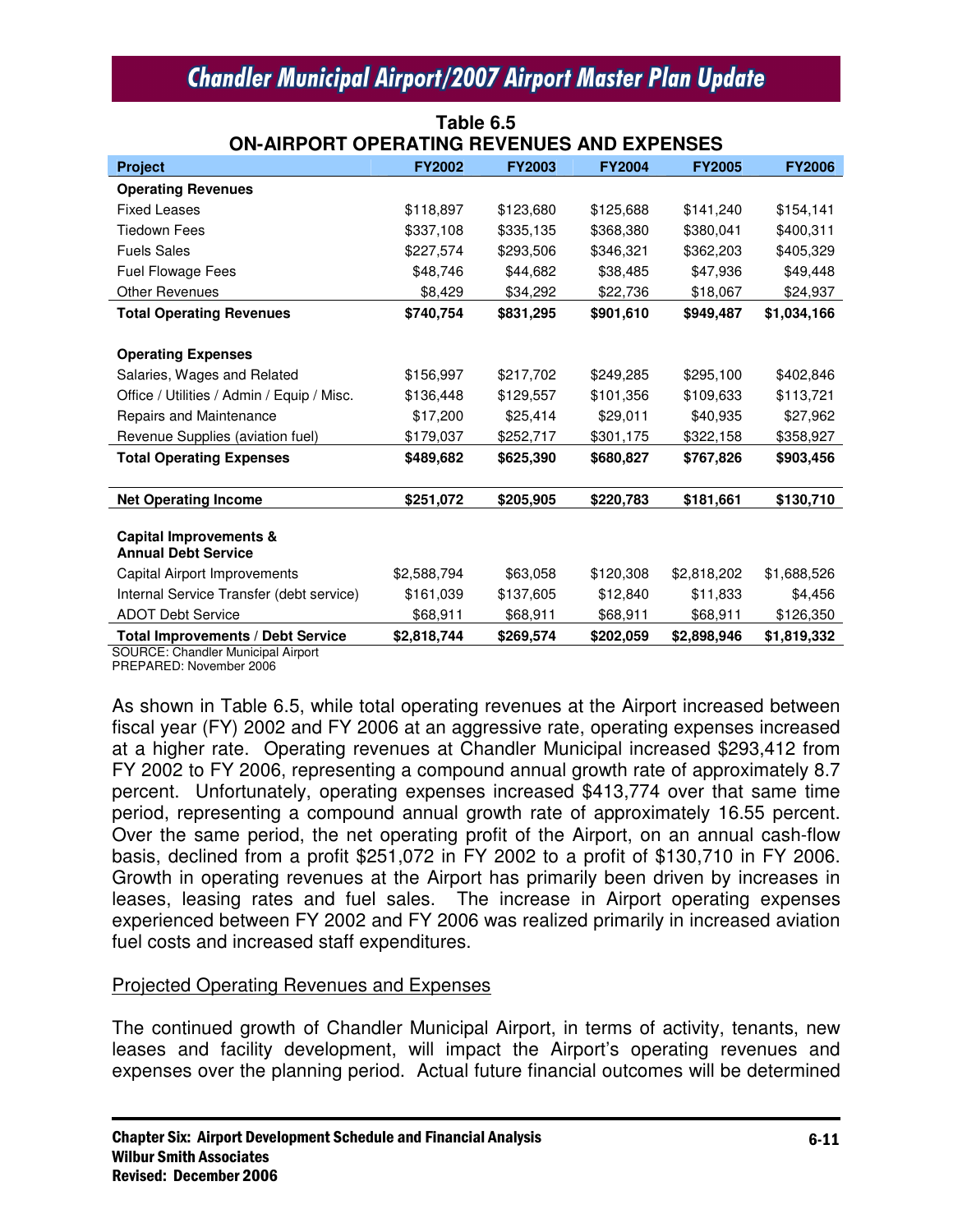by a variety of factors, many of which are impossible to identify at the current time. However, the projections developed in this evaluation depict future Airport operating revenues and expenses based on recent financial results, budgeted revenues and expenses for 2007, and activity and tenant growth trends identified in previous chapters.

Projections of future Airport operating revenues and expenses at Chandler Municipal for the period 2007 through 2025 are presented in **Table 6.6**. The following information for operating revenues was established through close consideration of historical trends, as well as of proposed Airport development initiatives and how they might impact those future revenues. In most cases, revenue projections resulted from normal growth factors refined to more closely reflect the unique circumstances of this Airport. On the operating expense side, increases in salaries and wages, as well as overall operational activities are based on normal growth (primarily a 3 percent annual growth), with a slightly higher growth factor for fuel costs in order to account for some of the volatility in that supply market.

|                                            | <b>FY2007</b>                            |               |               |               |               |
|--------------------------------------------|------------------------------------------|---------------|---------------|---------------|---------------|
| <b>Project</b>                             | (budget)                                 | <b>FY2010</b> | <b>FY2015</b> | <b>FY2020</b> | <b>FY2025</b> |
| <b>Operating Revenues</b>                  |                                          |               |               |               |               |
| <b>Fixed Leases</b>                        | \$235,680                                | \$292,200     | \$364,500     | \$454,900     | \$567,300     |
| Tiedown Fees                               | \$412,970                                | \$451,400     | \$532,700     | \$629,400     | \$743,100     |
| <b>Fuels Sales</b>                         | \$421,390                                | \$506,200     | \$694,600     | \$952,800     | \$1,307,000   |
| Fuel Flowage Fees                          | \$54,340                                 | \$56,300      | \$68,700      | \$82,800      | \$98,400      |
| <b>Other Revenues</b>                      | 23,610                                   | \$26,600      | \$32,300      | \$37,100      | \$40,800      |
| <b>Total Operating Revenues</b>            | \$1,147,990                              | \$1,332,700   | \$1,692,800   | \$2,157,000   | \$2,756,600   |
|                                            |                                          |               |               |               |               |
| <b>Operating Expenses</b>                  |                                          |               |               |               |               |
| Salaries, Wages and Related                | \$444,808                                | \$486,100     | \$563,500     | \$653,200     | \$757,300     |
| Office / Utilities / Admin / Equip / Misc. | \$210,515                                | \$230,000     | \$266,700     | \$309,100     | \$358,400     |
| Repairs and Maintenance                    | \$36,960                                 | \$40,400      | \$46,800      | \$54,300      | \$62,900      |
| Revenue Supplies (aviation fuel)           | \$328,750                                | \$394,300     | \$548,200     | \$761,900     | \$1,059,200   |
| <b>Total Operating Expenses</b>            | \$1,021,033                              | \$1,150,800   | \$1,425,200   | \$1,778,500   | \$2,237,800   |
|                                            |                                          |               |               |               |               |
| <b>Net Operating Income</b>                | \$126,957<br>$\sim$ $\cdot\cdot$ $\cdot$ | \$181,900     | \$267,600     | \$378,500     | \$518,800     |

**Table 6.6 PROJECTED ON-AIRPORT OPERATING REVENUES AND EXPENSES**

SOURCE: Chandler Municipal Airport & Wilbur Smith Associates PREPARED: November 2006

The projected operating revenues presented in Table 6.6 are based on historical yearend financial results for fiscal years 2002-2006 and budgeted revenues for 2007. Additionally, forecasted increases in Airport based and itinerant aircraft activities, as well as Airport tenant populations presented earlier in this Master Plan, have been incorporated in these projections. Note that considerations have also been made regarding increasing tenant lease rates and the general growth in jet fuel services. Based on projected activity growth and assumptions regarding future tenant growth and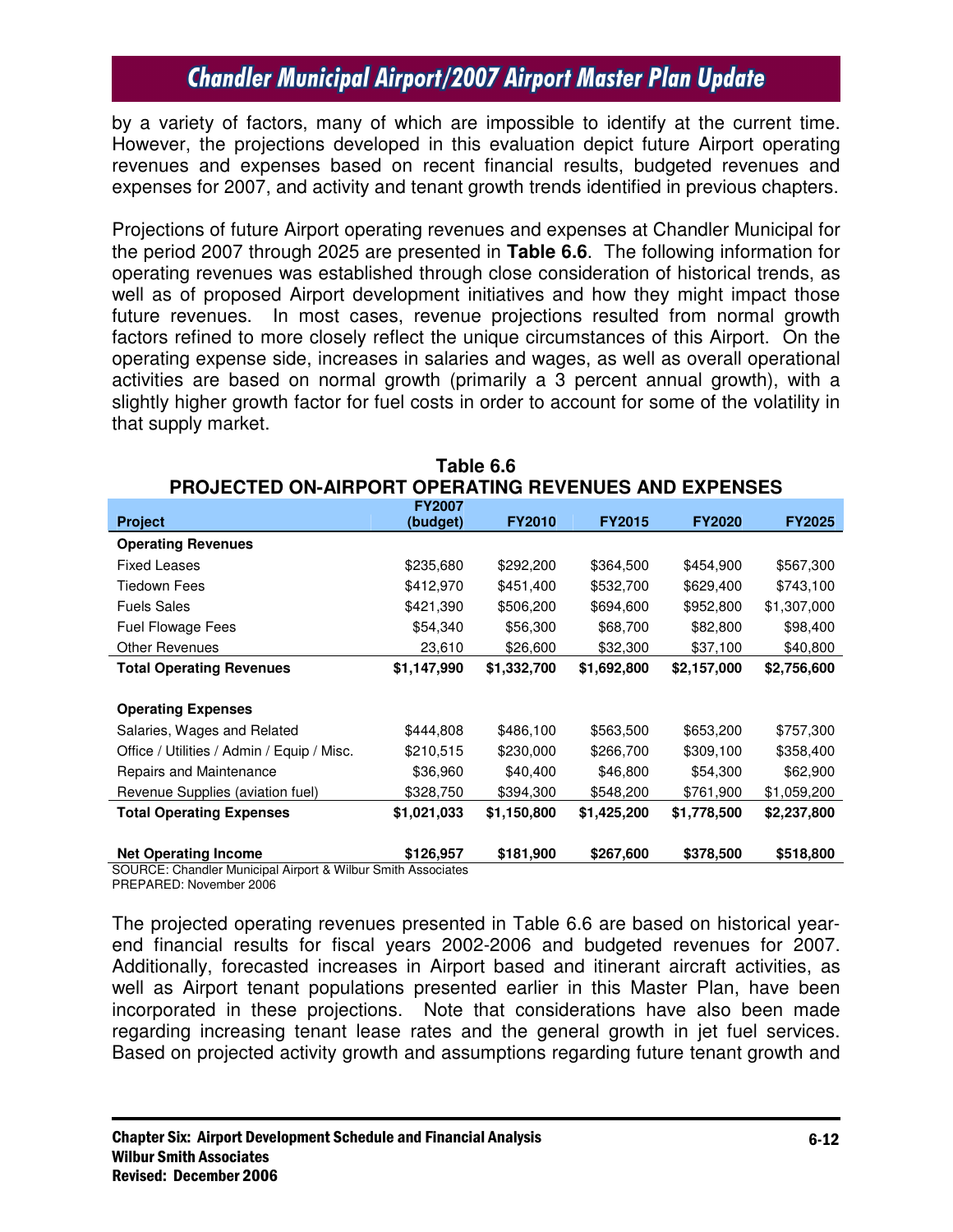development at Chandler Municipal Airport, operating revenues are projected to increase from \$1,147,990 in 2007 to approximately \$2,756,600 by 2026.

Over the same period, Airport operating expenses are projected to increase from \$1,021,033 in 2007 to approximately \$2,237,800 in 2025. Based on these projections, the Airport's net operating outcome is projected to improve each year between 2007 and 2025, with the Airport having an operating income potential of approximately \$518,800.

# **Other Funding**

Other funding opportunities primarily encompass private development sources and/or public/private development partnerships. These investors may construct needed airport facilities as part of a lease agreement with the airport which would, in turn, provide for an adequate time frame to amortize their investments. For example, leasehold financing refers to a developer or tenant financed improvements which occur under a long-term ground lease. The obvious advantage of such an arrangement is that it relieves the community of all responsibility for raising the capital funds for improvements. This type of funding is particularly suitable for corporate hangar development and other privately owned projects in that these types of projects are not typically eligible for the FAA or state funding described above.

However, the private development of facilities based on a ground lease, particularly on property owned by a municipal agency, produces a unique set of problems. It is more difficult to obtain private financing in that only the improvements and the right to continue the lease can be claimed in the event of a default. Ground leases normally provide for the reversion of improvements to the lessor at the end of the lease term (typically 20 years), which reduces their potential value to a lender taking possession. Also, companies that want to own their property as a matter of financial policy may not locate where land is only available for lease.

Conversely, ground leases offer a substantial financial advantage to a private developer in that there are no up-front property acquisition costs and lease payments are fully deductible for tax purposes and can be depreciated. Additionally, this option could be structured as a straight ground lease or as a joint venture. Under a straight ground lease to a developer, the City would not be involved in the construction, financing, sale, or lease of buildings for tenants. However, there may be circumstances where the City will want to participate in the construction of facilities, either as part of a joint venture or to provide inducements to attract certain tenants. The simplest way to do this is to underwrite the construction and financing of those facilities, keeping them in City ownership and leasing them to tenants.

In a joint venture arrangement, the City would provide funds for construction and permanent financing. A joint venture could be structured so that the various benefits would be available for each partner according to their highest use; for example: tax benefits (such as depreciation) would go to the private developer while cash income